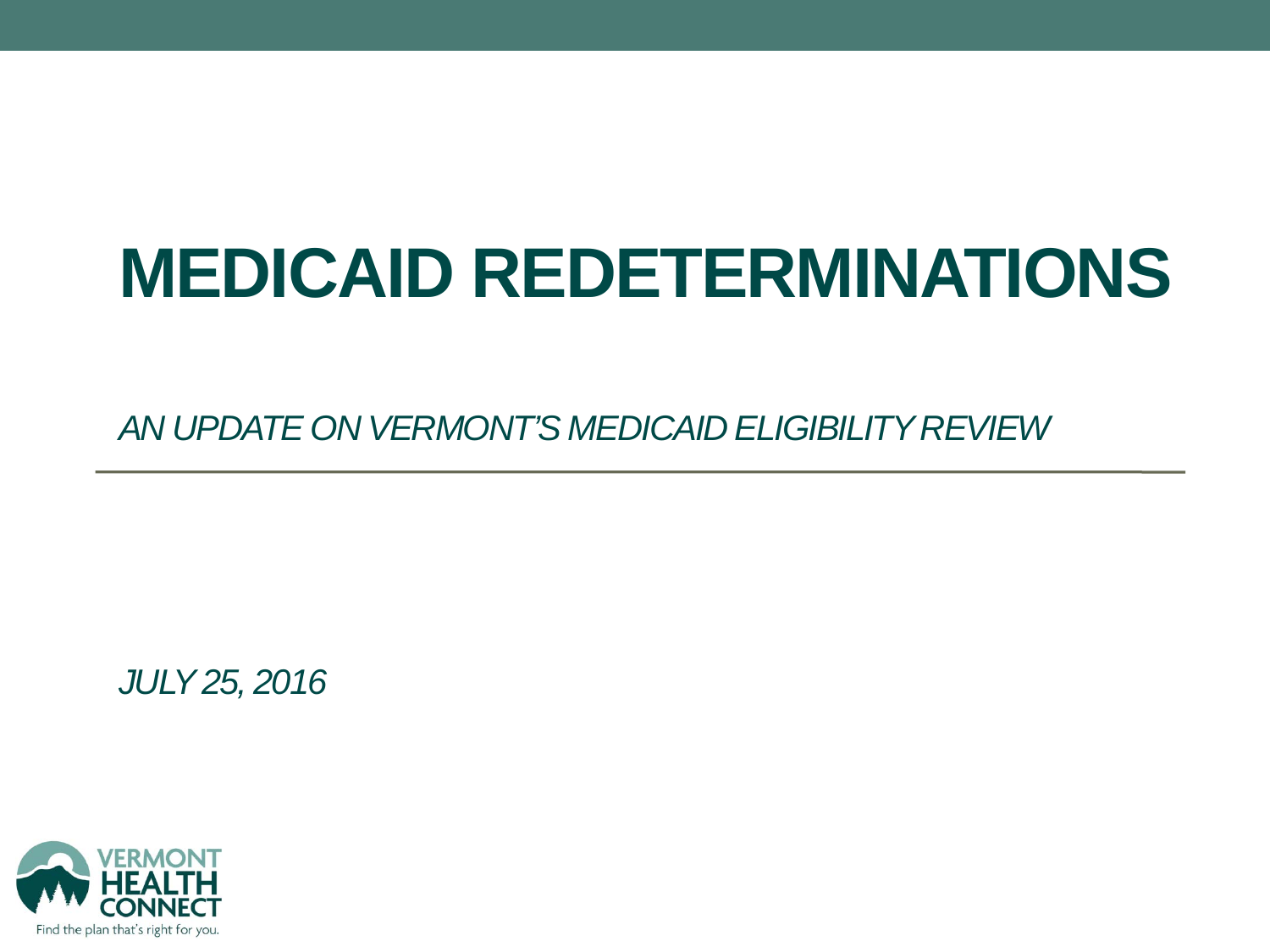## MABD Medicaid Renewals

#### **MABD reviews are on schedule**

- MABD reviews were re-started in October 2015, a little over a year after they were paused (July 2014). By October 2016, all enrollees will have undergone a review within the year, and the following year's review will immediately begin.
- Review dates are based on when enrollees first received coverage and are conducted on an annual basis.
- Reviews average roughly 1,000 households per month, but there is considerable variance – ranging from just over 600 to more than 1,900 in any given month.
- MABD enrollees typically respond promptly, often after the first notice.

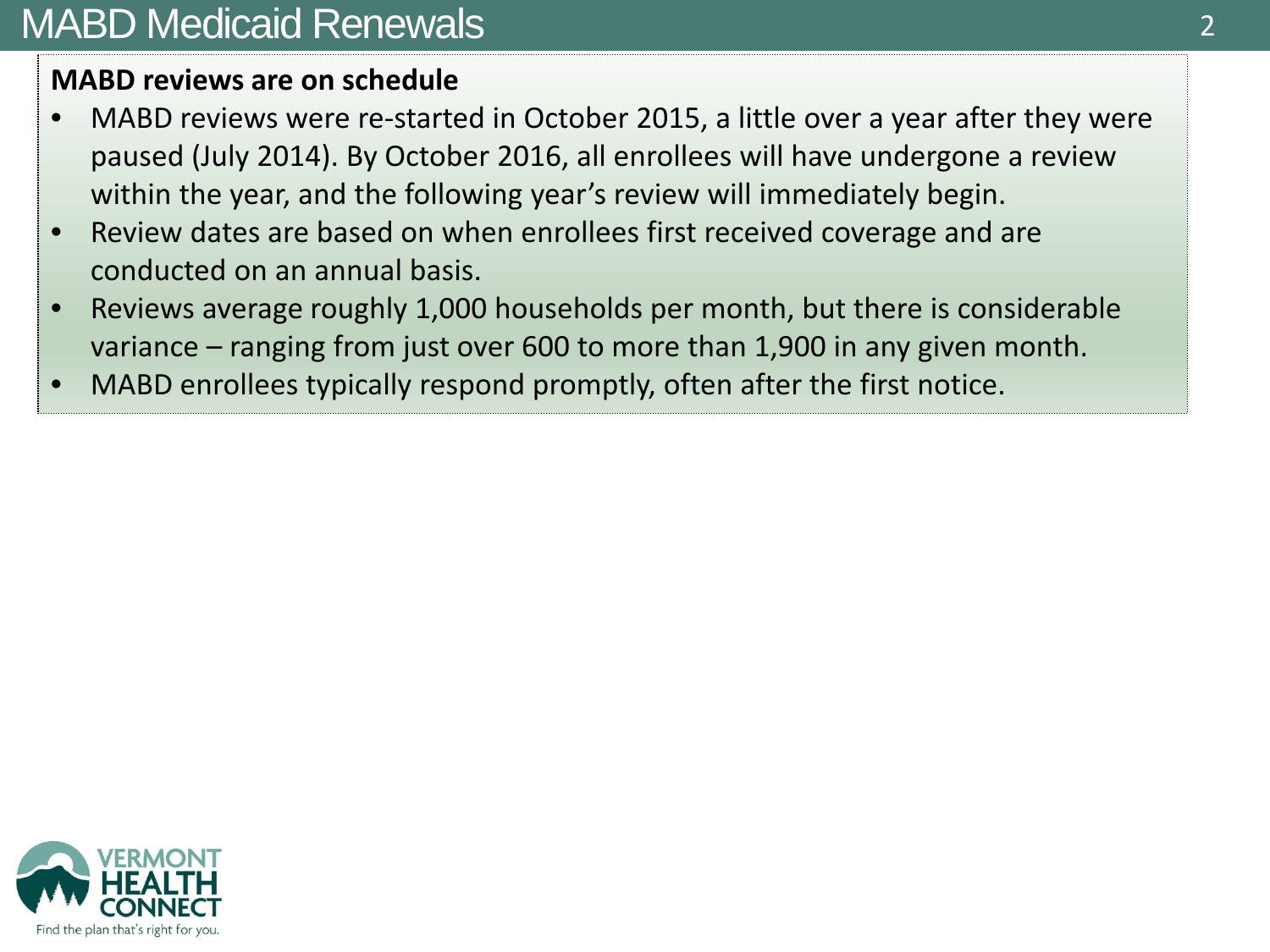## MABD Medicaid Renewals

### **Reduction in MABD enrollment is due to changed coverage classification, not loss of coverage**

- An analysis of nearly 3,000 closed MABD enrollees shows that nearly nine out of ten (86%) transitioned from MABD to VHC.
- This transition was appropriate because enrollees had an ANFC (old Medicaid) category code that had been included in MABD reporting rather than in an MCA category.
- Their reviews are properly based on MAGI rules.

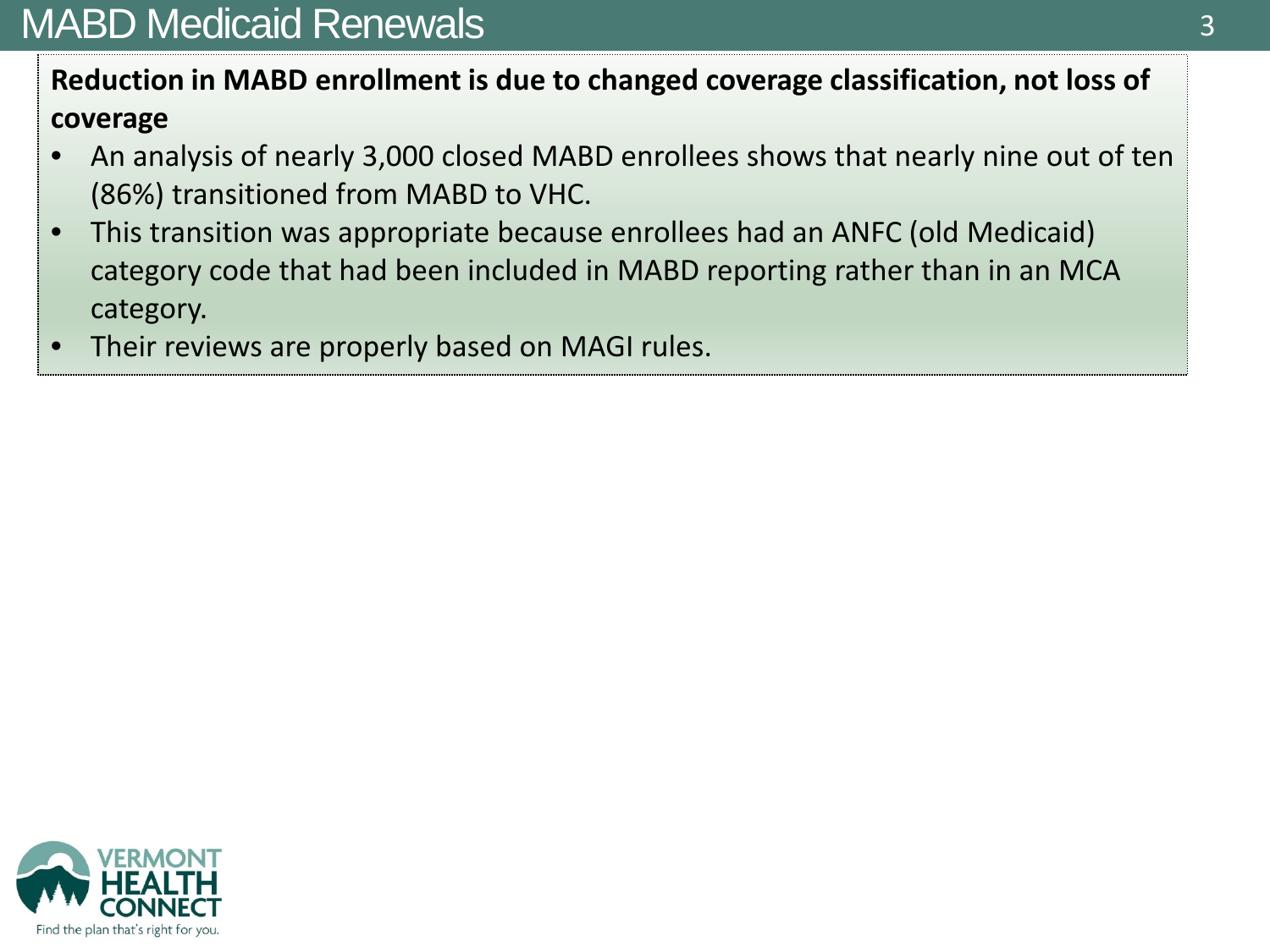## MCA (MAGI) Medicaid Renewals

- VHC has initiated the renewal process for 65,000 MAGI households; more than 100,000 individuals.
- Verifying all Medicaid households at initial application and redetermination for income, SSN, citizenship, & immigration status.
- Approved mitigation plan with CMCS which brings us into compliance with CMCS priorities in 2017.
- Unlike MABD enrollees, MCA enrollees tend to wait longer to respond.
	- Only about half respond by closure notice.
	- Many don't apply until they need medical services.
	- DVHA has mailed promotional posters and handouts to Medicaid providers and asked them to communicate the importance of prompt renewal to patients.



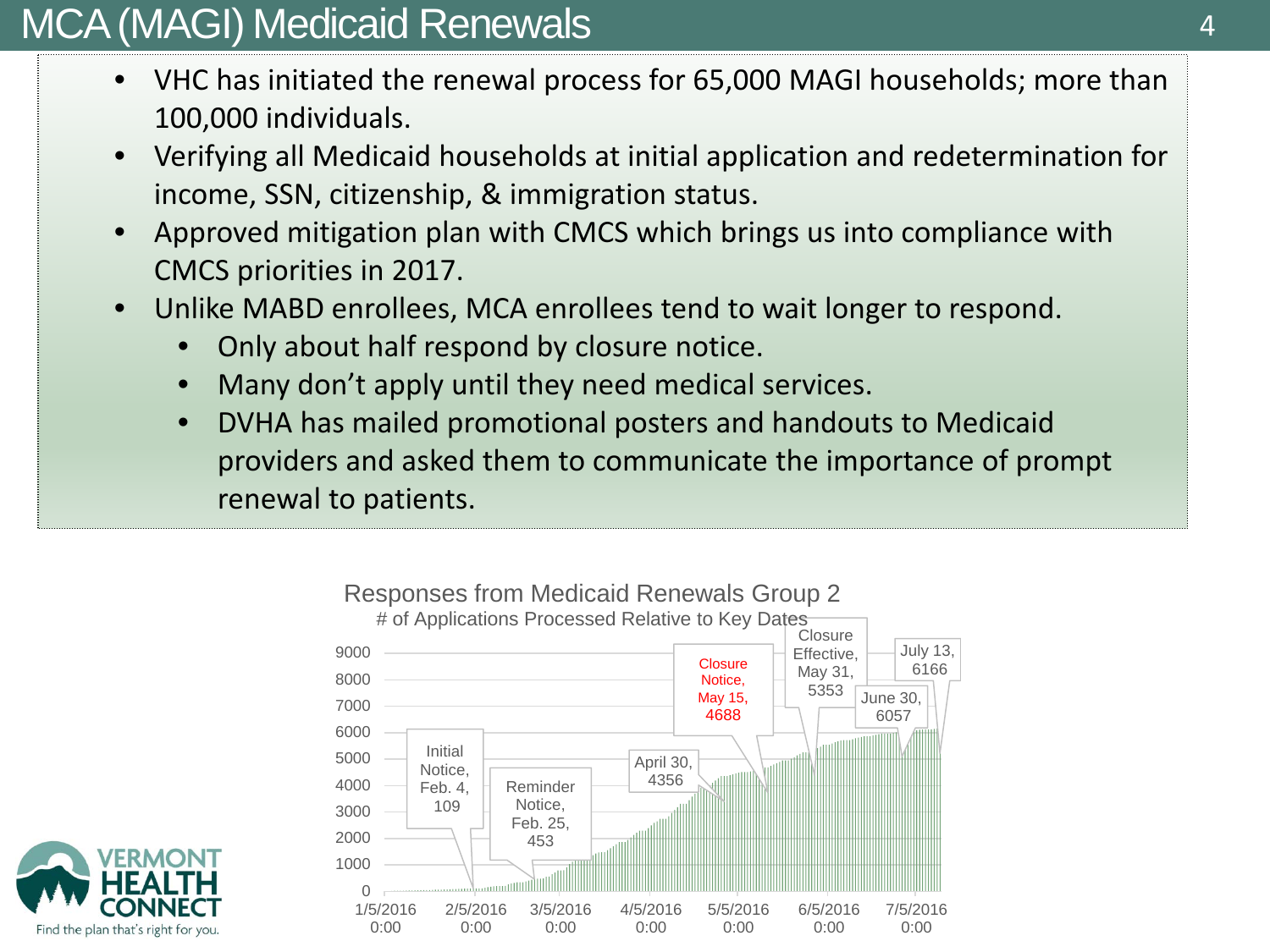## MAGI Medicaid Renewals 5

Of the first 65,000+ MAGI Medicaid households engaged in the renewal process, roughly half received a reminder and then had their coverage closed. After the closure, the response rate climbs.







Of 3,000+ Households Applying for Assistance but Not Eligible for Medicaid:



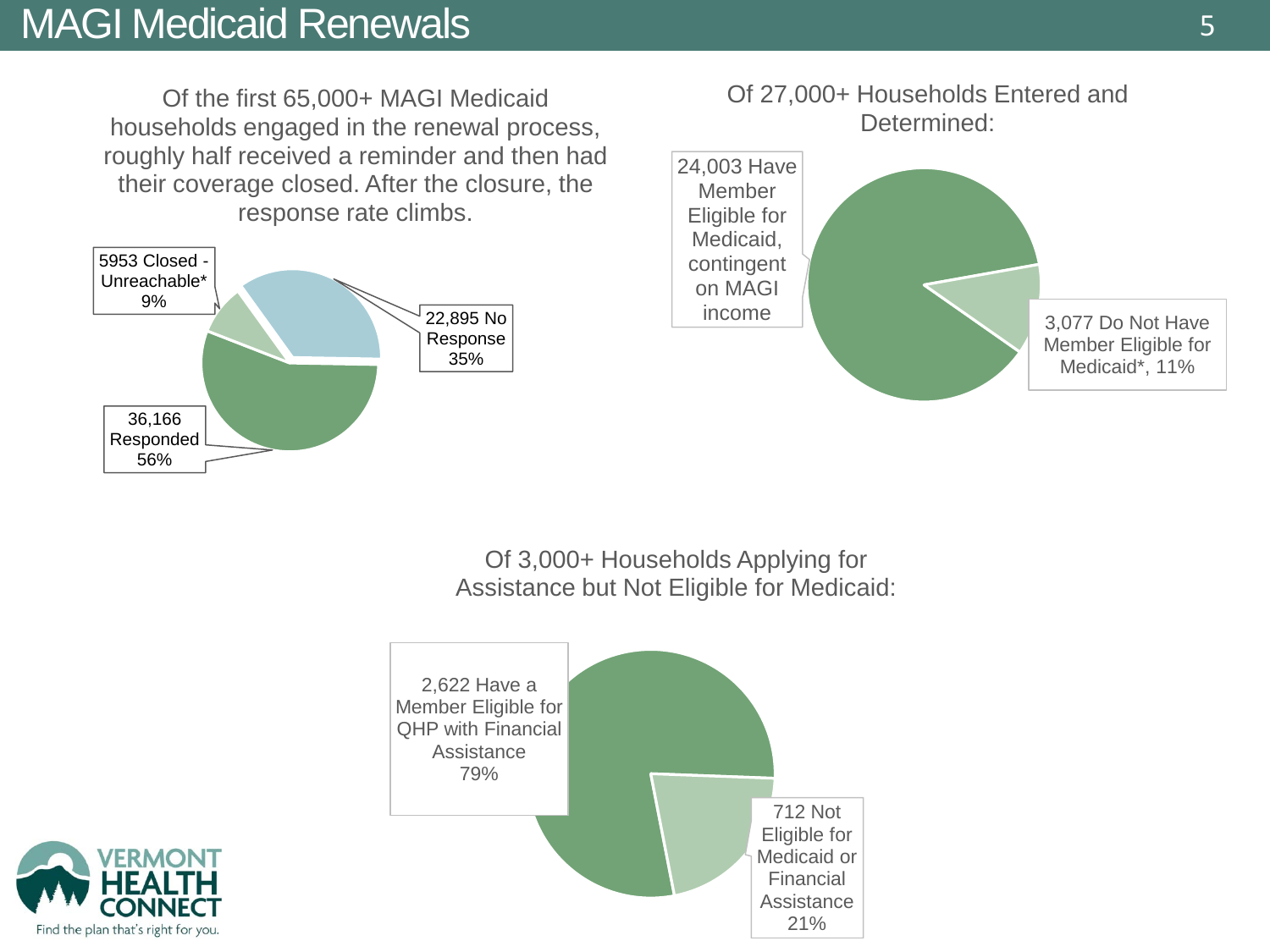## Budget Implications

- It's still early to be certain, but trends are starting to emerge.
- Better projections will be able to be made once:
	- 1) The three-month retroactive window is passed and policymakers learn how many enrollees signed up retroactively to avoid a gap in coverage.
	- 2) There is adequate data to assume an average post-closure reenrollment rate.

Important to underscore that we are seeing two types of churn:

- Normal changes in income for households (both on and off of Medicaid).
- The lag of MAGI re-enrollment will likely cause a decrease in caseload but a corresponding increase in PMPM.